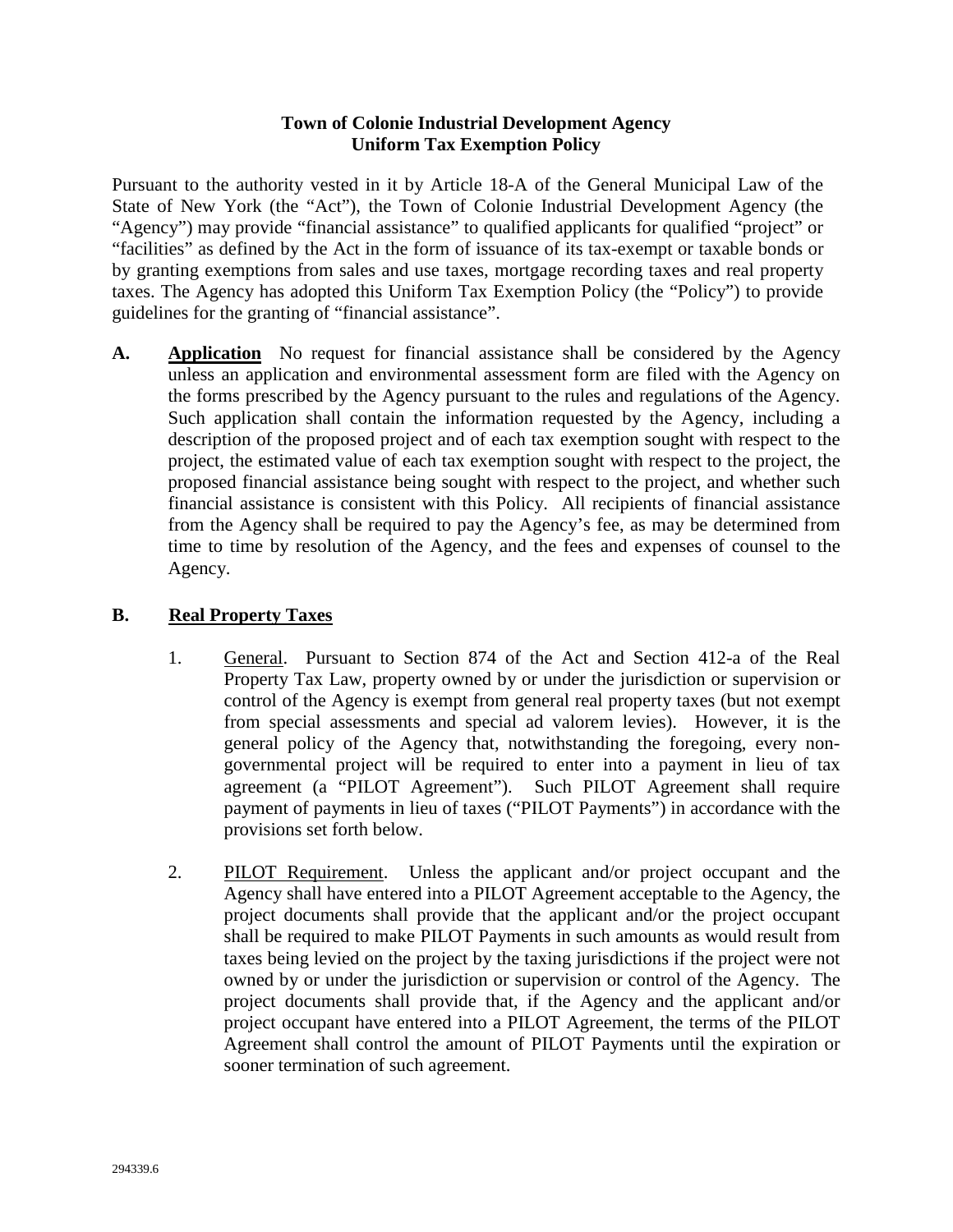- 3. Qualifying Projects for the "Grow Colonie Program". The following projects shall qualify for real property tax exemptions under the Grow Colonie Program as set forth in Appendix A:
	- (a) Types of Qualifying Projects. Technology projects (either office or research and development), manufacturing projects and flex space projects. Other than in accordance with the deviation process set forth below, real property tax exemptions are not available for other types of projects.
	- (b) Job Creation Requirement. Any project requesting a real property tax exemption must meet a minimum 10% job creation goal over impacted employment within three (3) years. In the event of a new business, the project must create a minimum of ten (10) new jobs within three (3) years of commencement of operation.
- 4. Qualifying Projects for the "Enhanced Grow Colonie Program". The following projects shall qualify for real property tax exemptions under the Enhanced Grow Colonie program as set forth in Appendix A:

(a) Basic Requirements. Any project requesting a real property tax exemption must comply with all of the requirements of the Grow Colonie Program.

(b) Additional Requirement. Any project requesting a real property tax exemption must be:

- (i) Located in the Route 5 Corridor, beginning at the City of Albany line and ending at the City of Schenectady line, as indicated on the map attached here to as Appendix B; or
- (ii) Located on a not less than one acre parcel that has been underutilized for a period of not less than ten (10) years; or
- (iii) Be a "brownfield project" located in a Brownfield Opportunity Area; or
- (iv) Be a "prevailing wage project". A prevailing wage project is one where the contractor and subcontractors constructing or reconstructing the project facility pays its workers the prevailing rate of wages within the meaning of Section 220 of the New York State Labor Law.

Although redevelopment of existing buildings that are not currently in use do not automatically qualify for the Enhanced Grow Colonie Program, such projects may be eligible for benefits similar to those provided in the Enhanced Grow Colonie Program as part of the deviation process.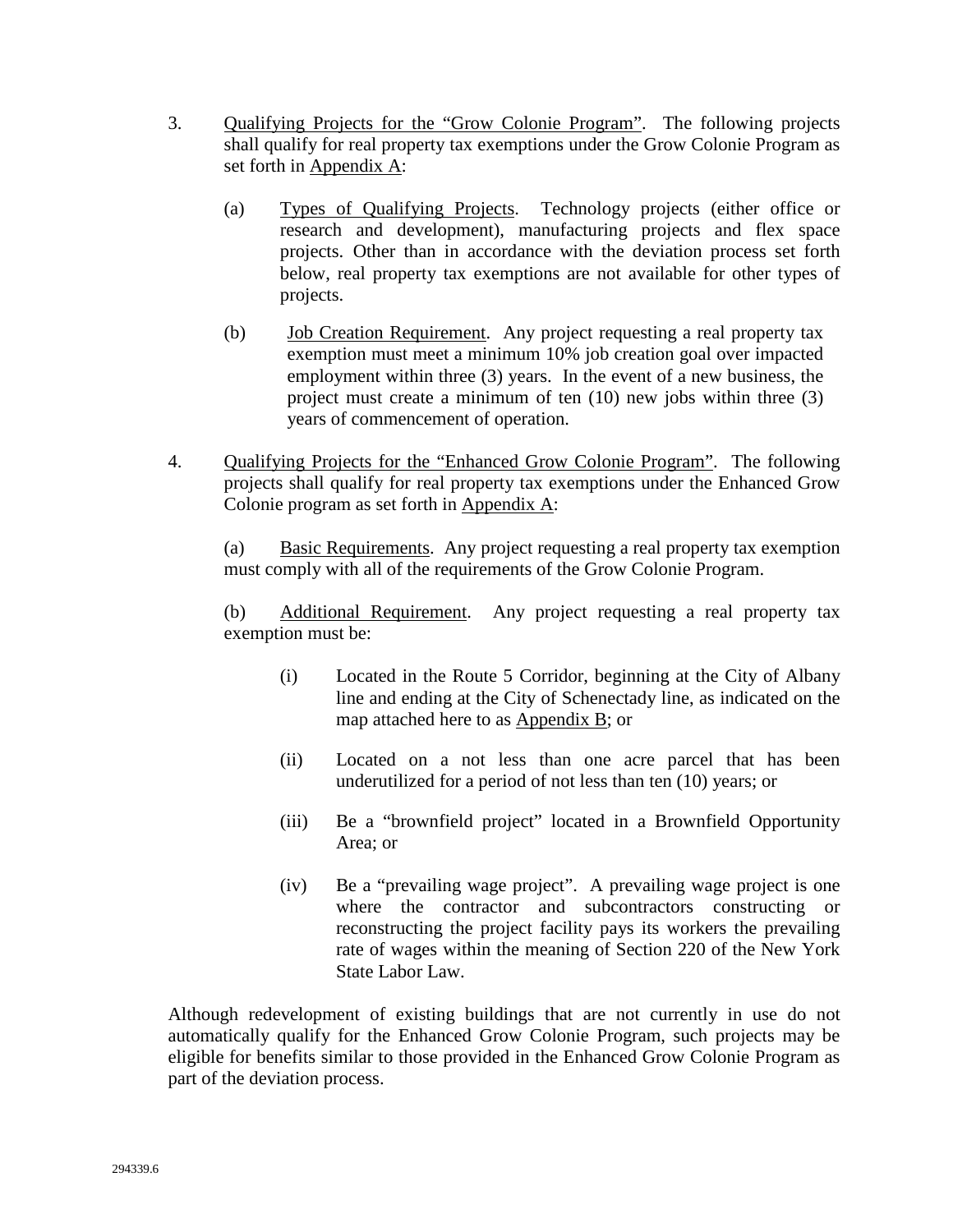- 5. PILOT Agreement. Unless otherwise determined by resolution of the Agency, all PILOT Agreements shall satisfy the following general conditions:
	- (a) Amount of Abatement. The general policy of the Agency is to provide the applicant and/or project occupant with the abatement described in Appendix A attached hereto and made a part hereof.
	- (b) Special District Taxes. As indicated above, the Agency is not exempt from special assessments and special ad valorem levies, and accordingly these amounts are not subject to abatement by reason of the Agency's leasehold interest in the project. The PILOT Agreement shall make this clear and shall require that all such amounts be directly paid by the applicant and/or project occupant.
	- (c) Payee. Unless otherwise determined by resolution of the Agency, all PILOT Payments payable to an affected tax jurisdiction shall be assessed, billed and collected directly by the same officials which assess, bill and collect normal taxes levied by such affected tax jurisdiction. Pursuant to Section 874(3) of the Act, such PILOT Payments shall be remitted to each affected tax jurisdiction within thirty (30) days of receipt of the bill therefor.
	- (d) Enforcement. An affected tax jurisdiction which has not received a PILOT Payment due to it under a PILOT Agreement may exercise its remedies under Section 874(6) of the Act. In addition, such affected tax jurisdiction may petition the Agency to exercise whatever remedies the Agency may have under the project documents to enforce payment and, if such affected tax jurisdiction indemnifies the Agency and agrees to pay the Agency's costs incurred in connection therewith, the Agency may take action to enforce the PILOT Agreement.
	- (e) Security for PILOT Payments. Except as otherwise provided by resolution of the Agency, each applicant entering into a PILOT Agreement with the Agency must grant to the Agency a first mortgage lien on the subject property to secure its obligation to make PILOT Payments.
- 6. Form 412-a. Pursuant to Section 874 of the Act and Section 412-a of the Real Property Tax Law, no real property tax exemption with respect to a particular project shall be effective until an exemption form is filed with the assessor of each county, city, town, village and school district in which such project is located (each, a "Taxing Jurisdiction"). Once an exemption form with respect to a particular project is filed with a particular Taxing Jurisdiction, the real property tax exemption for such project does not take effect until (1) a tax status date for such Taxing Jurisdiction occurring subsequent to such filing, (2) an assessment roll for such Taxing Jurisdiction is finalized subsequent to such tax status date, (3) such assessment roll becomes the basis for the preparation of a tax roll for such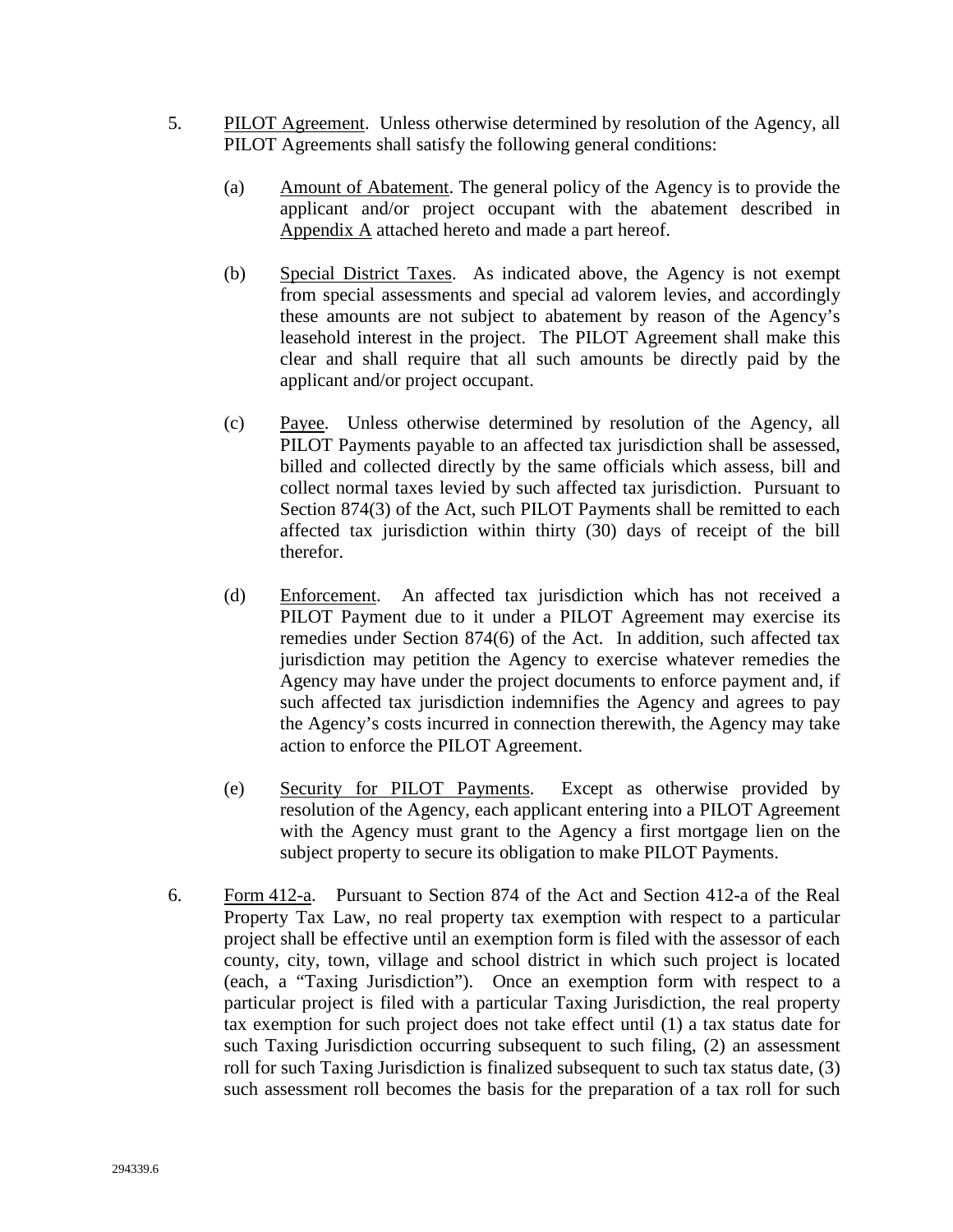Taxing Jurisdiction, and (4) the tax year to which such tax roll relates commences.

7. Real Property Appraisals. Since the policy of the Agency is to base the value of a project for payment in lieu of tax purposes on a valuation of such project performed by the assessor of the applicable Taxing Jurisdiction, normally a separate real property appraisal is not required. However, the Agency may require the submission of a real property appraisal if (1) the assessor of any particular Taxing Jurisdiction requires one or (2) if the valuation of the project for payment in lieu of tax purposes, is based on a value determined by the applicant or by someone acting on behalf of the applicant, rather than by an assessor for a Taxing Jurisdiction or by the Agency. If the Agency requires the submission of a real property appraisal, such appraisal shall be prepared by an independent MAI certified appraiser acceptable to the Agency.

### **C. Mortgage Recording Tax Exemptions**

The Agency's policy is to permit mortgage recording tax exemptions on the initial financing of a project, to the full extent permitted by New York State Law. In instances where the initial financing commitment provides for a construction financing to be replaced by a permanent financing immediately upon the completion of the project, the Agency's general policy is to grant the mortgage recording tax exemption on both the construction financing and the permanent financing. It is the policy of the Agency not to grant a mortgage recording tax exemption with respect to any additional re-financing of a project.

## **D. Sales and Use Tax Exemptions**

- 1. The Agency's policy is to permit project applicants, as agent of the Agency, to claim exemption from sales and use taxes to the full extent permitted by New York State Law for the period beginning on the closing date of the straight lease transaction or the date of issuance of Agency bonds (the "Closing Date") and ending on the date of completion of construction of the project. The tax exemption period may, at the discretion of the Agency, commence earlier than the Closing Date, provided that (a) the Agency has complied with the requirements of Section 859-a of the Act, (b) the Agency thereafter adopts a resolution determining to commence such period earlier, (c) the applicant agrees to the conditions of such resolution and supplies to the Agency the materials required to be supplied to the Agency thereunder, and (d) the Chairman (or Vice Chairman) of the Agency acknowledges satisfaction of all conditions to the granting of such tax exemption set forth in such resolution.
- 2. All project applicants must agree in writing to timely file with the New York State Department of Taxation an annual statement of the value of all sales and use tax exemptions, and other exemptions claimed in connection with the Facility in full compliance with Section 874(8) of the Act, in the form and at the times required thereby.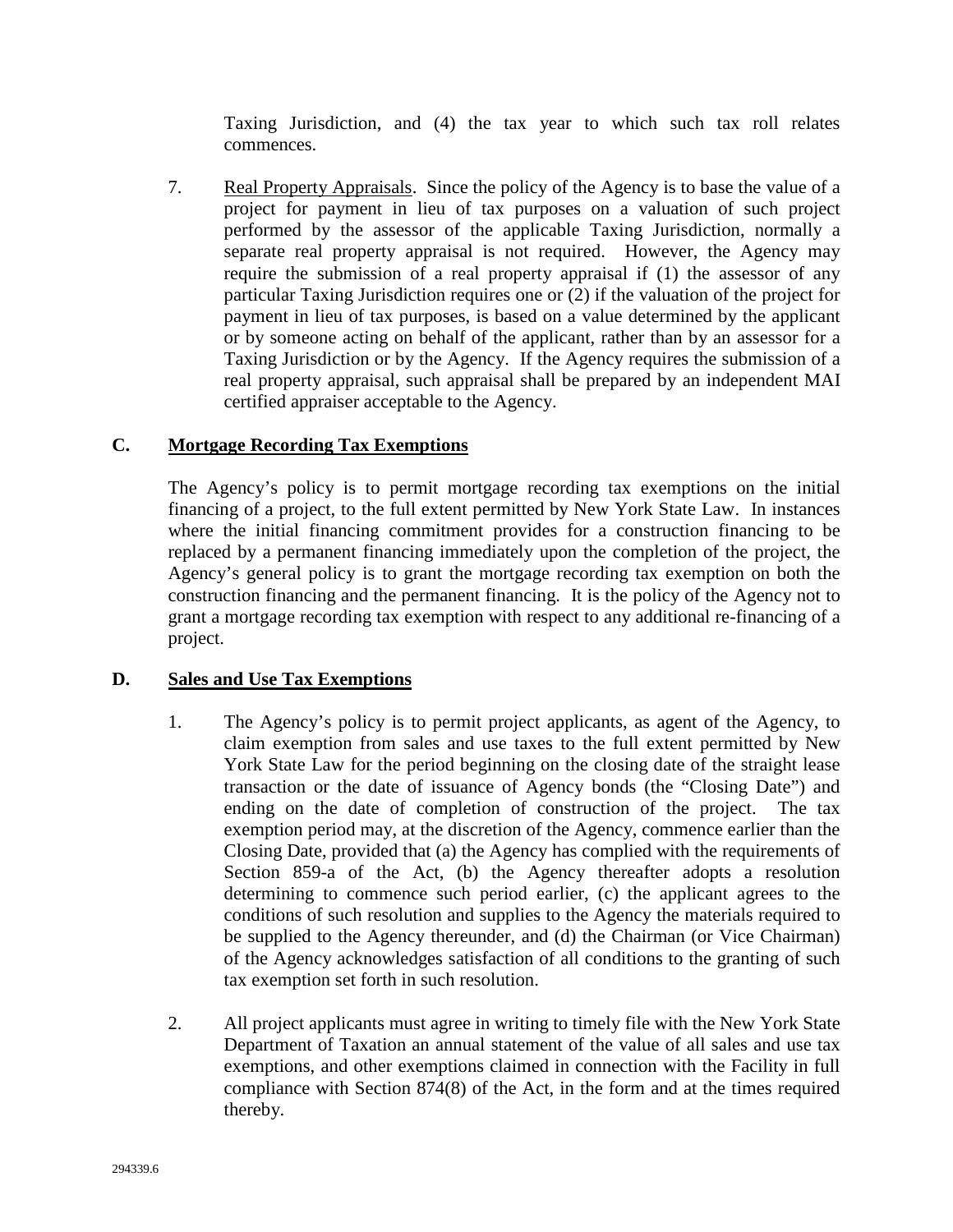### **E. Deviations**

In addition to or in lieu of the foregoing the Agency may determine, on case-by-case basis and in accordance with the provisions of the Act, to deviate from the guidelines described above or provide enhanced benefits for a project expected to have significant impact in the Town. The Agency shall consider the following factors in making such determination, no single one of which shall be determinative:

- The nature of the proposed project (e.g., manufacturing, commercial, warehouse).
- The nature of the property before the project begins (e.g., vacant land, vacant buildings).
- The economic condition of the area at the time of the application.
- The extent to which a project will create or retain permanent, private sector jobs.
- The estimated value of tax exemptions to be provided.
- The extent to which the proposed project will provide additional sources of revenue for municipalities and school districts in which the project is located.
- The impact of the project and the proposed tax exemptions on affected tax jurisdictions.
- The impact of the proposed project on existing and proposed businesses and economic development projects in the vicinity.
- The amount of private sector investment generated or likely to be generated by the proposed project.
- The likelihood of accomplishing the proposed projects in a timely fashion.
- The effect of the proposed project upon the environment.
- The extent to which the proposed project will require the provision of additional services including, but not limited to, additional educational, transportation, police, emergency medical or fire services.
- The extent to which the proposed project will follow local input from local planning agencies.
- The extent to which the proposed project will provide a benefit (economic or otherwise) not otherwise available within the Town.
- The extent to which the project owner or occupant will enter into apprenticeship agreements within the meaning of Section 816 of the Labor Law of the State of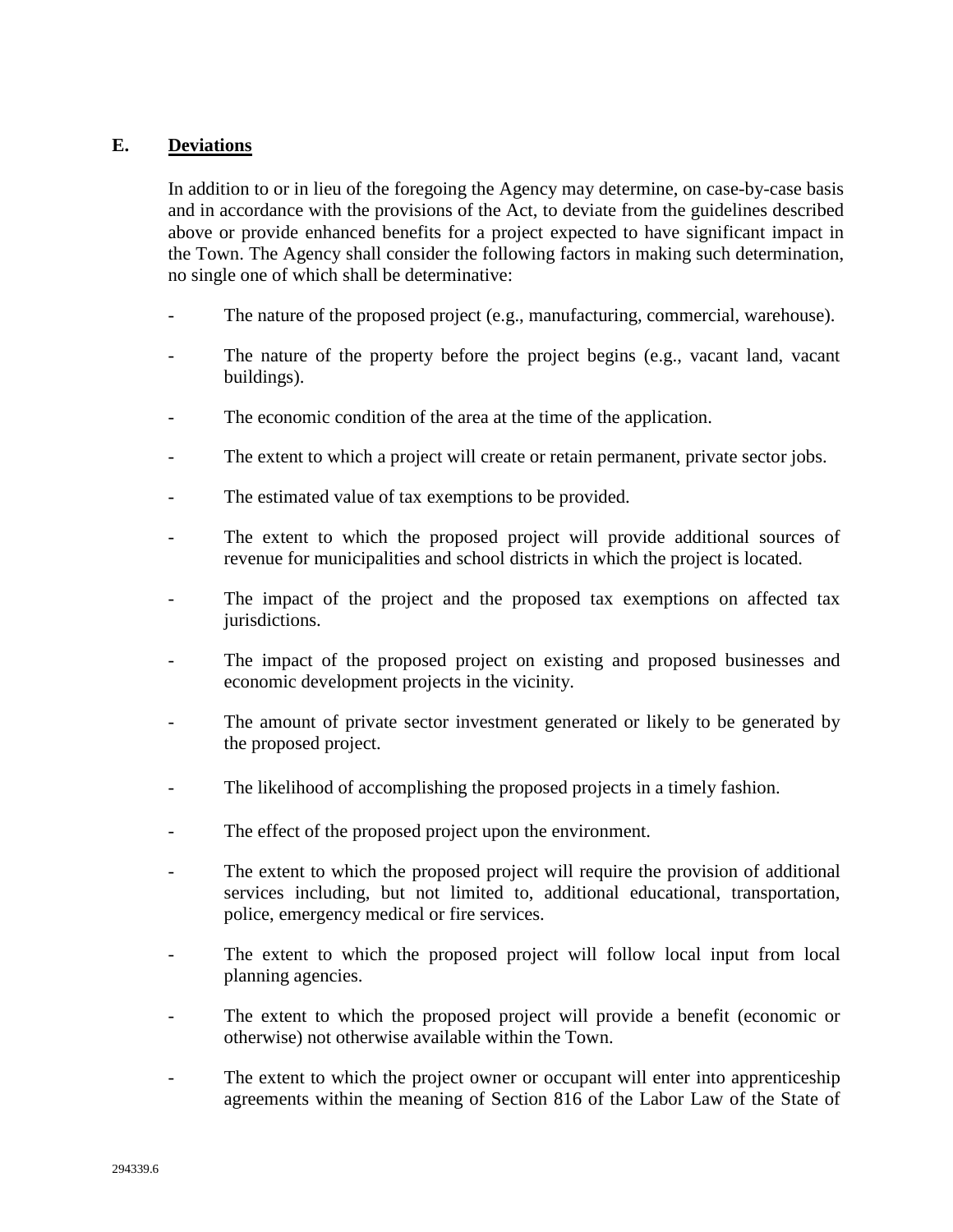New York with respect to the construction, reconstruction or operation of the project.

- The demonstrated public support for the proposed project.
- The extent to which the project will utilize, to the fullest extent practicable and economically feasible, resource conservation, energy efficiency, green technologies, and alternative and renewable energy measures.

#### **F. Repayment Provisions**

Project documents for projects receiving real property tax exemptions pursuant to this Policy shall contain benefit recapture provisions including but not limited to the following:

If the minimum number of new jobs is not created by the end of the three (3) year period or is not continuously maintained during the balance of term of the PILOT Agreement, the exemption schedule for the following year will revert automatically to the schedule provided in Section 485-b of the New York Real Property Tax Law (the "485-b Schedule"). In addition, repayment will be required in any year for which job creation requirements are not met (the "Disqualifying Year"), as an additional payment in lieu of taxes. The repayment amount is equal to the difference between benefits received in years one through the Disqualifying Year and the tax benefits which would have been received in years one through the Disqualifying Year under Section 485-b of the New York Real Property Tax Law. Under extenuating circumstances, the Agency may waive the above penalties after reviewing a written request for waiver of penalties.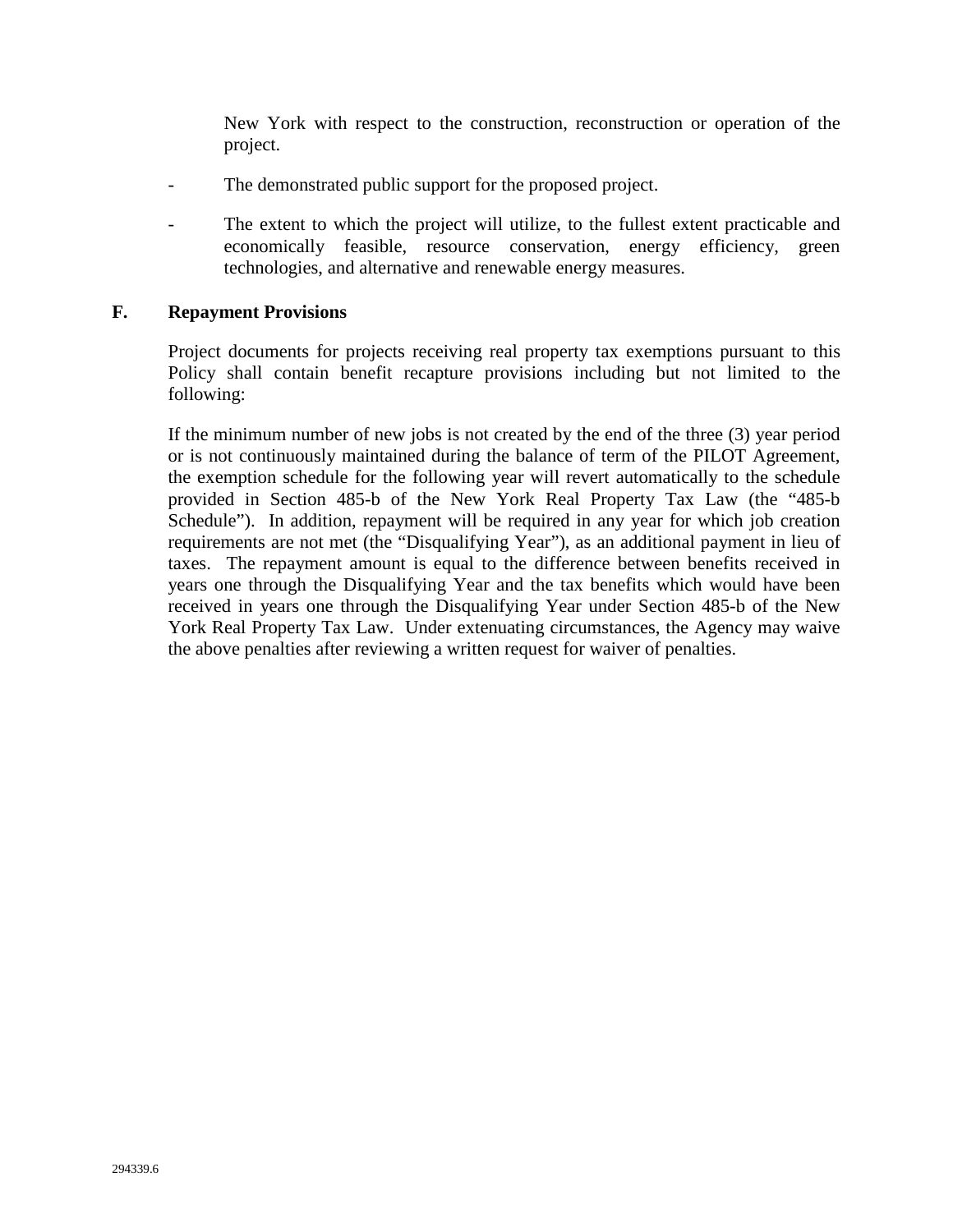#### APPENDIX A

#### **GROW COLONIE PROGRAM**

The percentage of exemption for projects that qualify for the Grow Colonie Program shall be as follow:

| PERCENTAGE OF NORMAL TAX EXEMPTION* |
|-------------------------------------|
| 75%                                 |
| 65%                                 |
| 55%                                 |
| 45%                                 |
| 35%                                 |
| 25%                                 |
| 15%                                 |
| $\theta$                            |
|                                     |

\* 100% of Normal Taxes are payable with respect to the assessed value of land and existing improvements.

#### **ENHANCED GROW COLONIE PROGRAM**

The percentage of exemption for projects that qualify for the Enhanced Grow Colonie Program shall be as follow:

### **TAX YEAR PERCENTAGE OF NORMAL TAX EXEMPTION\***

| Year 1 | 90\% |
|--------|------|
| Year 2 | 80   |
| Year 3 | 70   |
| Year 4 | 60   |
| Year 5 | 45   |
| Year 6 | 30   |
| Year 7 | 15   |
| Year 8 |      |

\* 100% of Normal Taxes are payable with respect to the assessed value of land and existing improvements.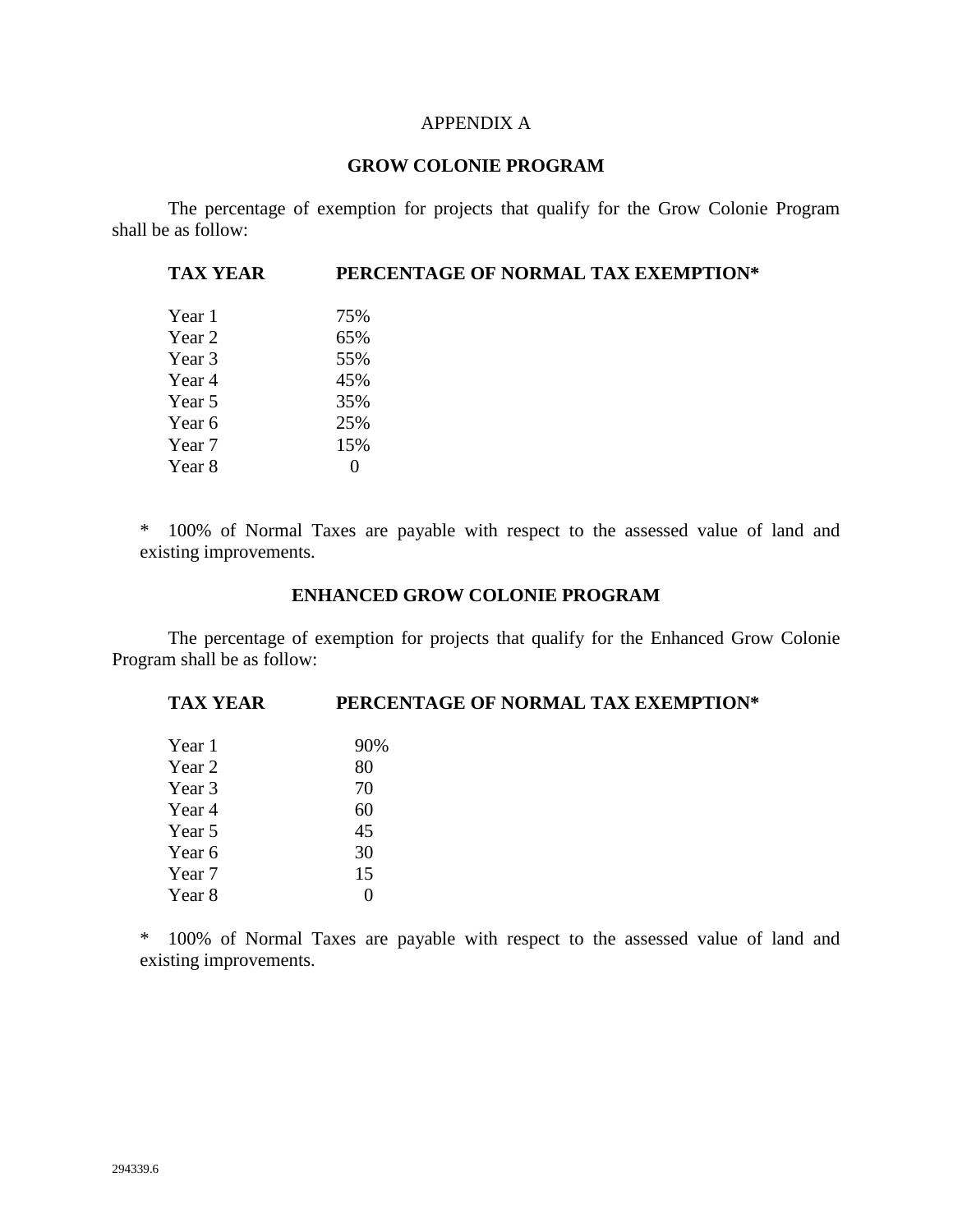# APPENDIX B

Map of Route 5 Corridor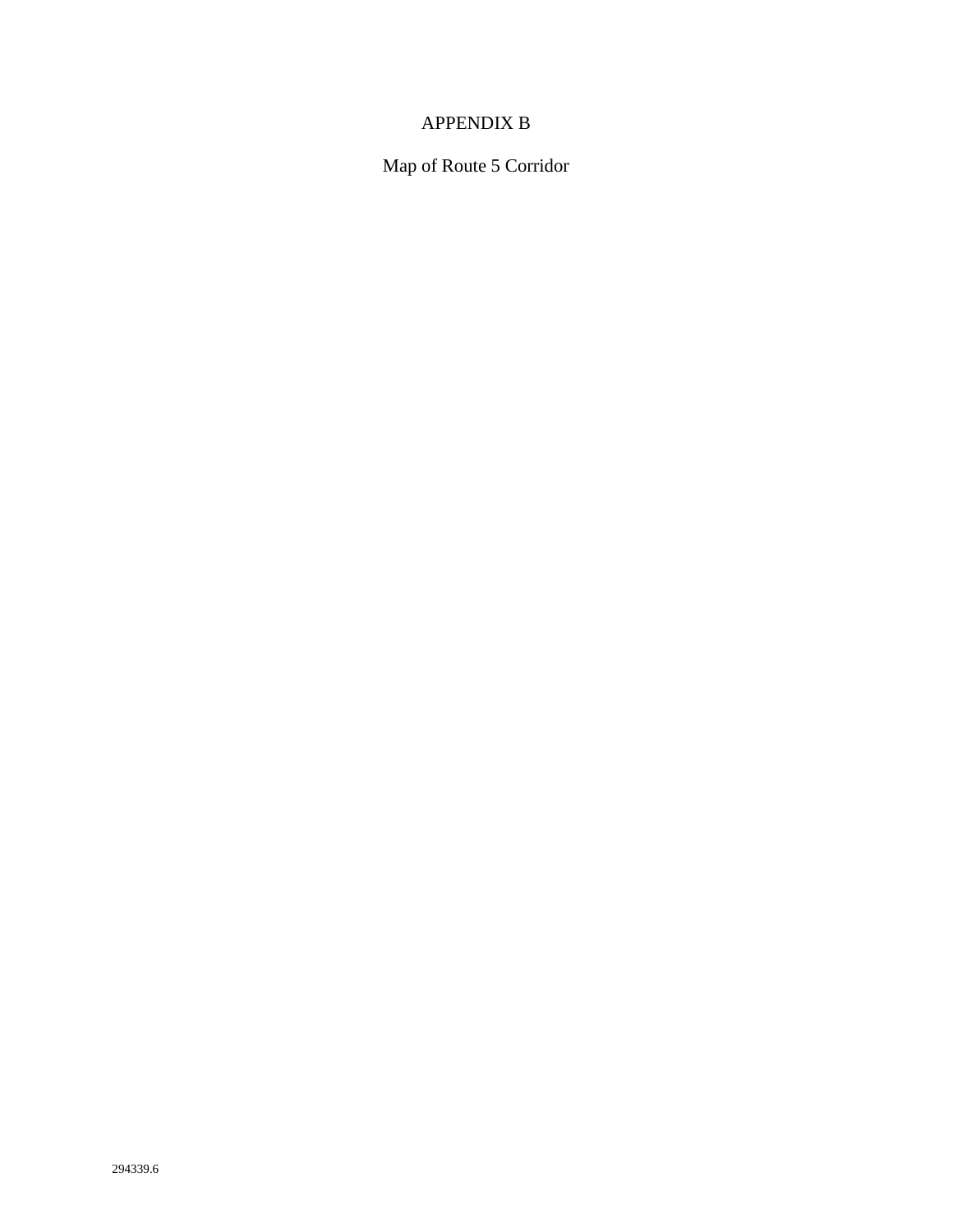

May 2010 RPS data<br>Streams and NYS w isdaud de;  $\tilde{\circ}$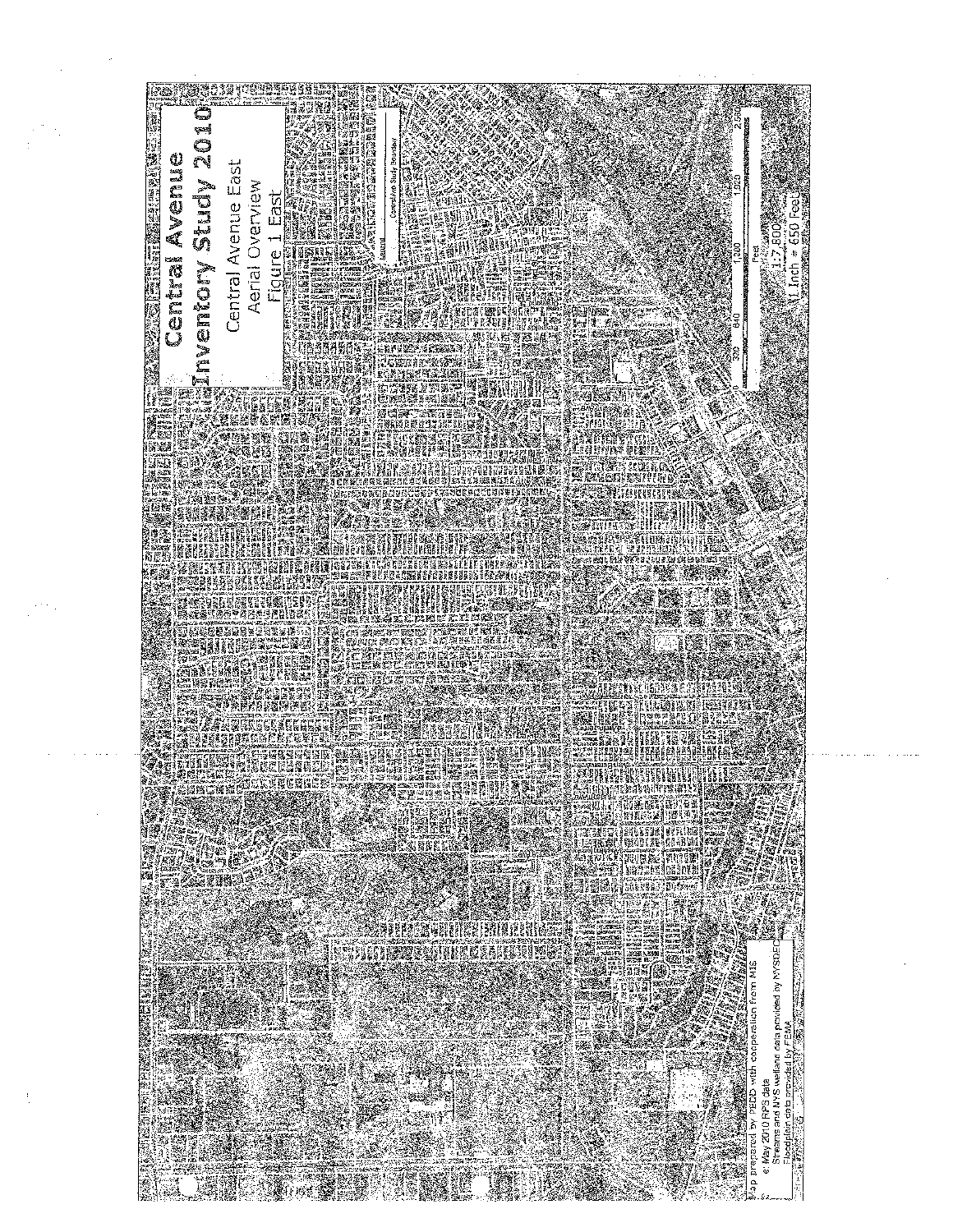#### TOWN OF COLONIE INDUSTRIAL DEVELOPMENT AGENCY

#### RECAPTURE OF BENEFITS POLICY

#### A. RECAPTURE OF THE NEW YORK STATE PORTION OF SALES AND USE **TAX**

It is the policy of the Town of Colonie Industrial Development Agency (the " $DA$ ") to recapture New York State sales and use tax benefits, in accordance with the provisions of the General Municipal Law, from projects that utilized sales and use tax exemptions:

- In excess of the amounts authorized by the IDA;
- For property or services not authorized by the IDA; and/or  $\bullet$

For a project that has failed to comply with a material term or condition to use the property or services in the manner required by any of the project documents (the "*Project Documents*") between the applicant and the IDA.

All approving resolutions and Project Documents shall include the terms and conditions of the foregoing recapture provision. Within thirty (30) day of the recapture, the recapture amount shall be remitted to the New York State Department of Tax and Finance. Such remittances shall include any penalties and interest imposed by the IDA.

In order to effectuate this recapture policy the IDA shall:

Keep records of the New York State and local sales tax exemptions  $\bullet$ provided to each project, with such records available to the New York State Tax Commissioner upon request.

Report within thirty days of providing any financial assistance in the form of a sales and use tax exemption, the project, the estimated amount of the exemption and other information as may be required by the New York State Tax Commissioner.

The IDA shall file an annual report with the New York State Tax Commissioner detailing its terms and conditions and its activities in recapturing any unauthorized New York State sales and use tax exemptions.

#### **B.** RECAPTURE OF OTHER FORMS OF FINANCIAL ASSISTANCE

With respect to any financial assistance provided by the IDA other than the State portion of sales and use tax exemptions, the IDA shall include in Project Documents a requirement that the applicant repay all or a portion of the financial assistance granted by the IDA to the applicant to the extent that the applicant, upon completion of the project, fails to reach and maintain at